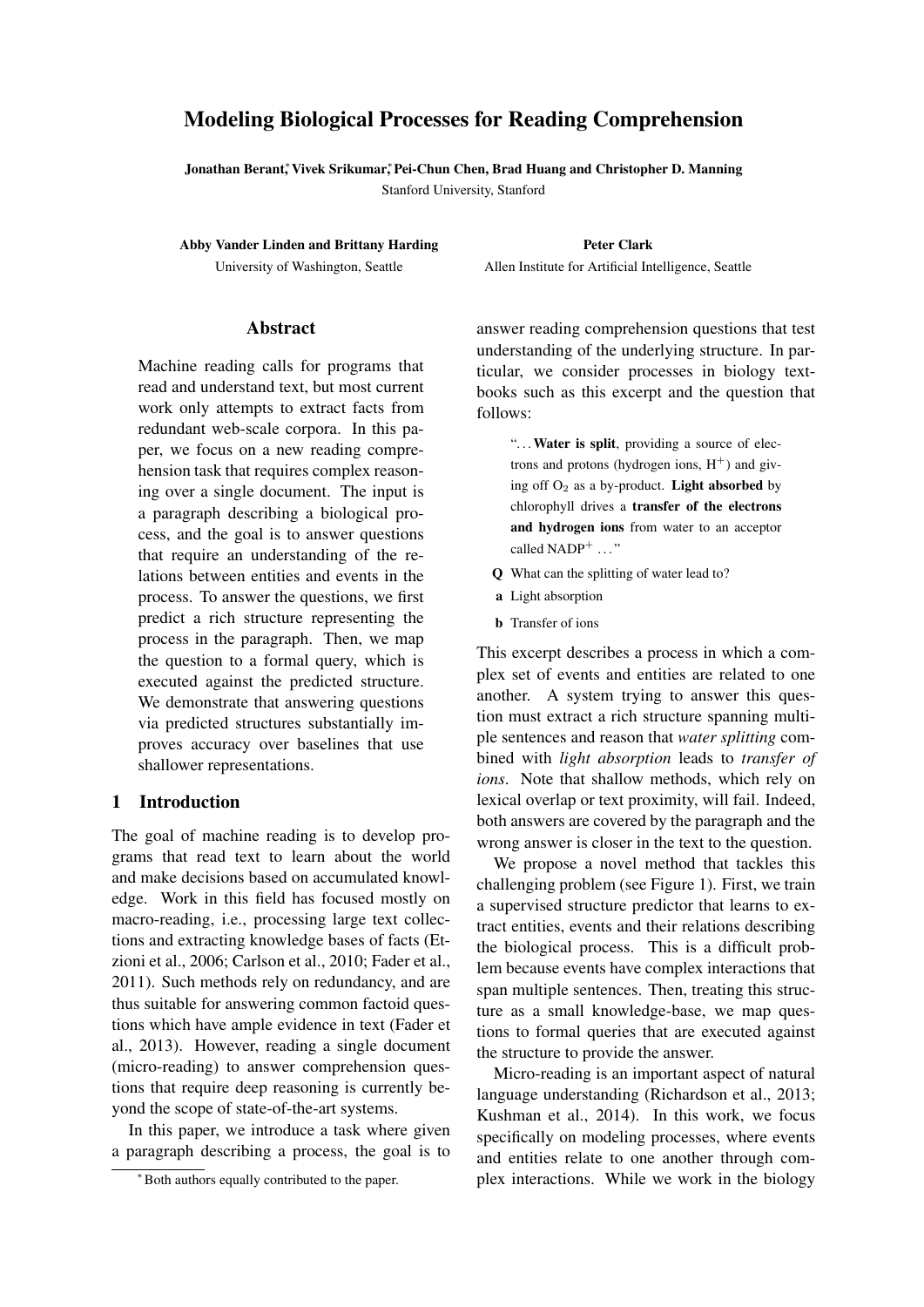

Figure 1: An overview of our reading comprehension system. First, we predict a structure from the input paragraph (the top right portion shows a partial structure skipping some arguments for brevity). Circles denote events, squares denote arguments, solid arrows represent event-event relations, and dashed arrows represent event-argument relations. Second, we map the question paired with each answer into a query that will be answered using the structure. The bottom right shows the query representation. Last, the two queries are executed against the structure, and a final answer is returned.

domain, processes are abundant in domains such as chemistry, economics, manufacturing, and even everyday events like shopping or cooking, and our model can be applied to these domains as well.

The contributions of this paper are:

- 1. We propose a reading comprehension task which requires deep reasoning over structures that represent complex relations between multiple events and entities.
- 2. We present PROCESSBANK, a new dataset consisting of descriptions of biological processes, fully-annotated with rich process structures, and accompanied by multiplechoice questions.
- 3. We present a novel method for answering questions, by predicting process structures and mapping questions to queries. We demonstrate that by predicting structures we can improve reading comprehension accuracy over baselines that do not exploit the underlying structure.

The data and code for this paper are available at http://www-nlp.stanford.edu/ software/bioprocess.

# 2 Task Definition and Setup

This section describes the reading comprehension task we address and the accompanying dataset. We will use the example in Figure 1 as our running example throughout the paper.

Our goal is to tackle a complex reading comprehension setting that centers on understanding

the underlying meaning of a process description. We target a multiple-choice setting in which each input consists of a paragraph of text describing a biological process, a question, and two possible answers. The goal is to identify the correct answer using the text (Figure 1, left). We used the 148 paragraphs from the textbook *Biology* (Campbell and Reece, 2005) that were manually identified by Scaria et al. (2013). We extended this set to 200 paragraphs by including additional paragraphs that describe biological processes. Each paragraph in the collection represents a single biological process and describes a set of events, their participants and their interactions.

Because we target understanding of paragraph meaning, we use the following desiderata for building the corpus of questions and answers:

- 1. The questions should focus on the events and entities participating in the process described in the paragraph, and answering the questions should require reasoning about the relations between those events and entities.
- 2. Both answers should have similar lexical overlap with the paragraph. Moreover, names of entities and events in the question and answers should appear as in the paragraph and not using synonyms. This is to ensure that the task revolves around reading comprehension rather than lexical variability.<sup>1</sup>
- A biologist created the question-answer part of

<sup>&</sup>lt;sup>1</sup>Lexical variability is an important problem in NLP, but is not the focus of this task.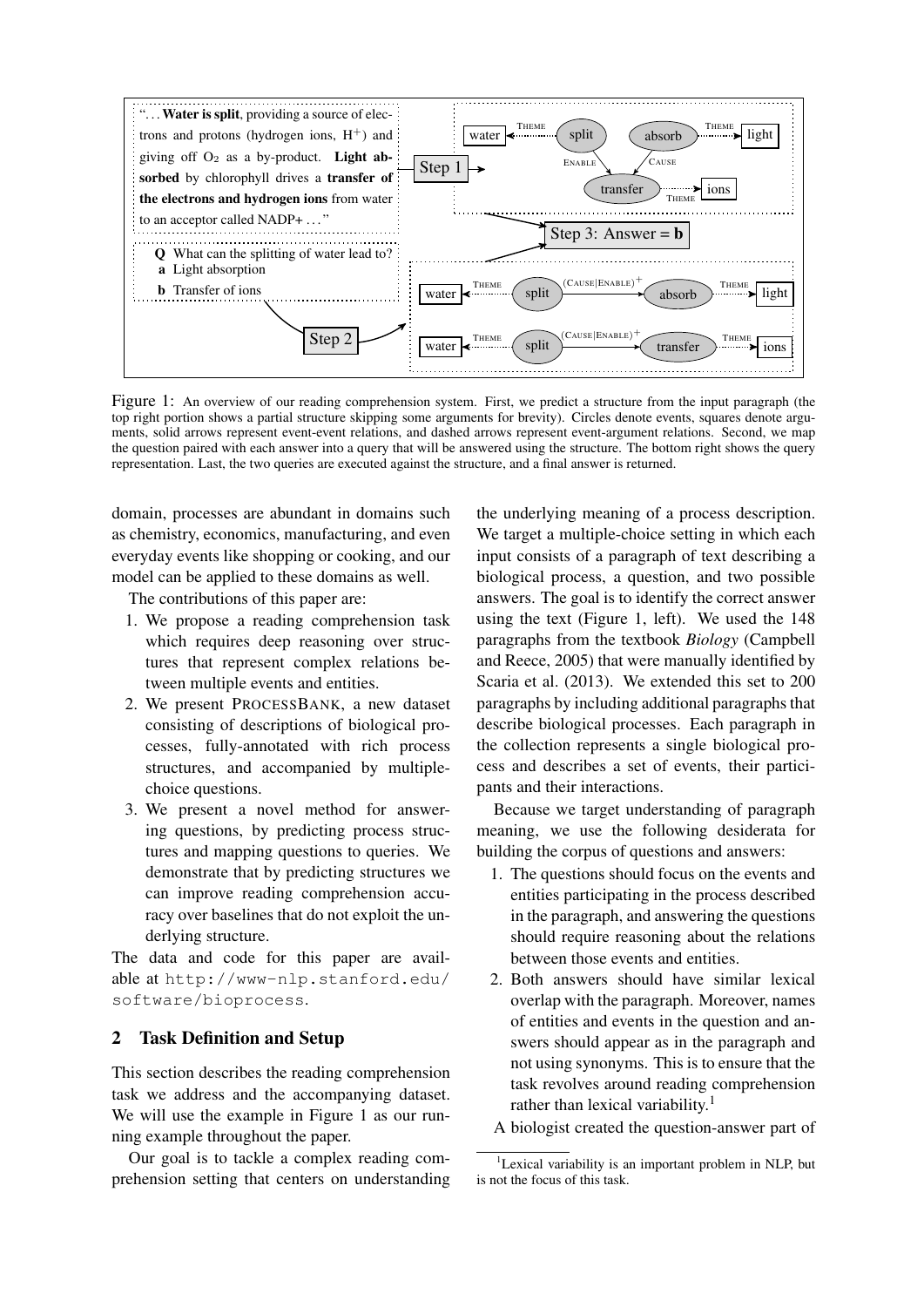the corpus comprising of 585 questions spread over the 200 paragraphs. A second annotator validated 326 randomly chosen questions and agreed on the correct answer with the first annotator in 98.1% of cases. We provide the annotation guidelines in the supplementary material.

Figure 1 (left) shows an excerpt of a paragraph describing a process and an example of a question based on it. In general, questions test an understanding of the interactions between multiple events (such as causality, inhibition, temporal ordering), or between events and entities (i.e., roles of entities in events), and require complex reasoning about chains of event-event and event-entity relations.

### 3 The Structure of Processes

A natural first step for answering reading comprehension questions is to identify a structured representation of the text. In this section, we define this structure. We broadly follow the definition of Scaria et al. (2013), but modify important aspects, highlighted at the end of this section.

A paragraph describing a process is a sequence of tokens that describes events, entities and their relations (see Figure 1, top right). A *process* is a directed graph  $(\mathcal{T}, \mathcal{A}, \mathcal{E}_{tt}, \mathcal{E}_{ta})$ , where the nodes  $\mathcal T$  are labeled event triggers, the nodes  $\mathcal A$  are arguments,  $\mathcal{E}_{tt}$  are labeled edges describing eventevent relations, and  $\mathcal{E}_{ta}$  are labeled edges from triggers to arguments denoting semantic roles (see Figure 1 top right for a partial structure of the running example). The goal of process extraction is to generate the process graph given the input paragraph.

Triggers and arguments A trigger is a token span denoting the occurrence of an event. In Figure 1, *split*, *absorbed* and *transfer* are event triggers. In rare cases, a trigger denotes the *nonoccurrence* of an event. For example, in *"sympatric speciation can occur when gene flow is blocked"*, *sympatric speciation* occurs if *gene flow* does *not* happen. Thus, nodes in  $T$  are labeled as either a T-YES or T-NO to distinguish triggers of events that occur from triggers of events that do not occur. Arguments are token spans denoting entities that participate in the process (such as *water*, *light* and *ions* in Figure 1).

**Semantic roles** The edges  $\mathcal{E}_{ta}$  from triggers to arguments are labeled by the semantic roles

AGENT, THEME, SOURCE, DESTINATION, LO-CATION, RESULT, and OTHER for all other roles. Our running example shows three THEME semantic roles for the three triggers. For brevity, the figure does not show the RESULT of the event *split*, namely, both *source of electrons and protons (hydrogen ions,*  $H^+$ *)* and  $O_2$ .

Event-event relations The directed edges  $\mathcal{E}_{tt}$ between triggers are labeled by one of eight possible event-event relations. These relations are central to answering reading comprehension questions, which test understanding of the dependencies and causal relations between the process events. We first define three relations that express a dependency between two event triggers  $u$  and  $v$ .

- 1. CAUSE denotes that  $u$  starts before  $v$ , and if  $u$  happens then  $v$  happens (Figure 1).
- 2. ENABLE denotes that  $u$  creates conditions necessary for the occurrence of  $v$ . This means that  $u$  starts before  $v$  and  $v$  can only happen if u happens (Figure 1).<sup>2</sup>
- 3. PREVENT denotes that  $u$  starts before  $v$  and if  $u$  happens, then  $v$  does not happen.

In processes, events sometimes depend on more than one other event. For example, in Figure 1 (right top) *transfer of ions* depends on both *water splitting* as well as *light absorption*. Conversely, in Figure 2, the *shifting* event results in either one of two events but not both. To express both conjunctions and disjunctions of related events we add the relations CAUSE-OR, ENABLE-OR and PREVENT-OR, which express disjunctions, while the default CAUSE, ENABLE, and PREVENT express conjunction (Compare the CAUSE-OR relations in Figure 2 with the relations in Figure 1).

We define the SUPER relation to denote that event u is part of event v. (In Figure 2, *slippage* is a sub-event of *replication*.) Last, we use the event coreference relation SAME to denote two event mentions referring to the same event.

Notice that the assignments of relation labels interact across different pairs of events. As an example, if event  $u$  causes event  $v$ , then  $v$  can not cause  $u$ . Our inference algorithm uses such structural constraints when predicting process structure (Section 4).

<sup>&</sup>lt;sup>2</sup>In this work, we do not distinguish causation from facilitation, where  $u$  can help  $v$  but is not absolutely required. We instructed the annotators to ignore the inherent uncertainty in these cases and use CAUSE.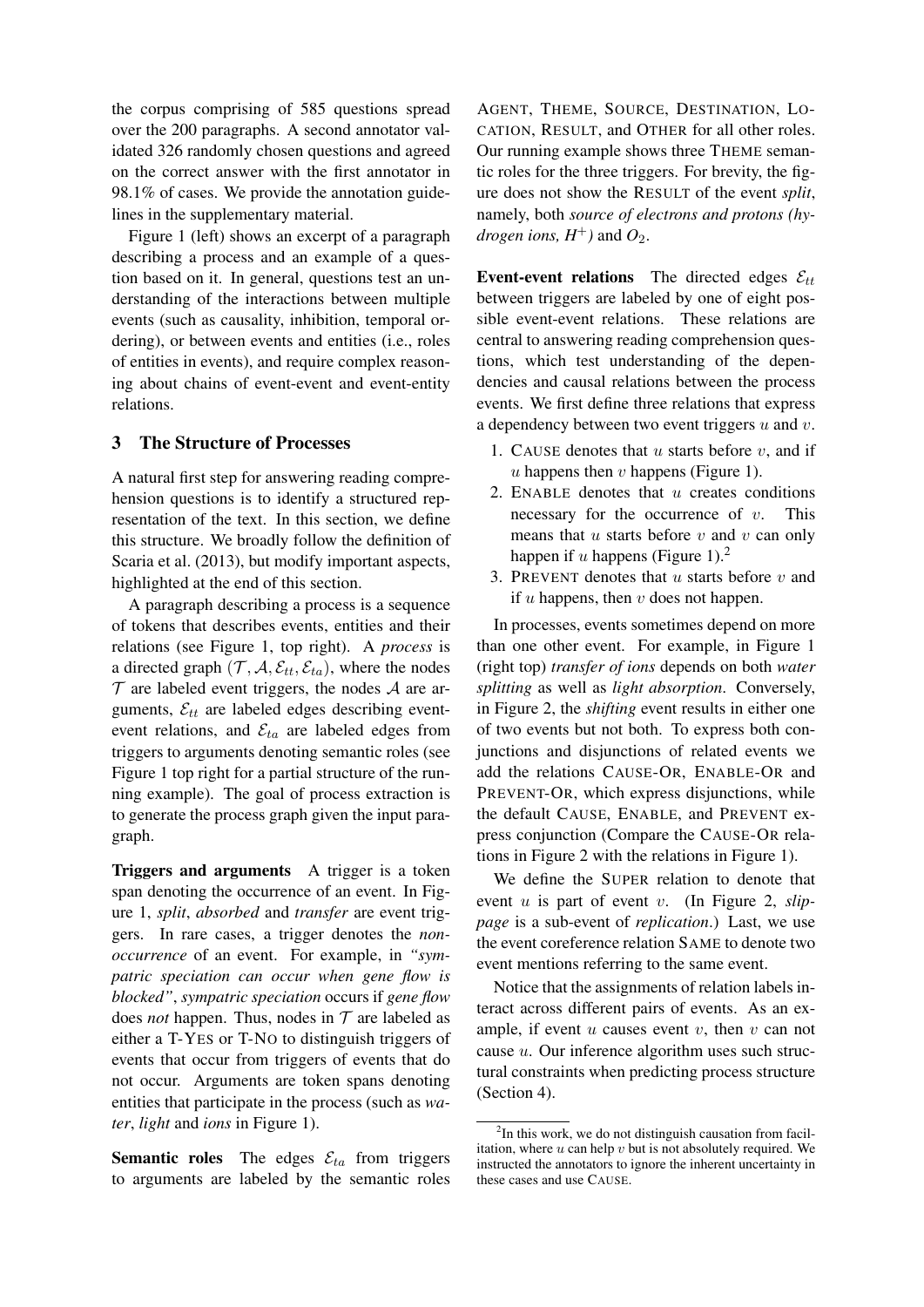

Figure 2: Partial example of a process, as annotated in our dataset.

|                | Avg  | Min | Max |
|----------------|------|-----|-----|
| # of triggers  | 7.0  |     | 18  |
| # of arguments | 11.3 |     | 36  |
| # of relation  |      |     |     |

Table 1: Statistics of triggers, arguments and relations over the 200 annotated paragraphs.

Three biologists annotated the same 200 paragraphs described in Section 2 using the brat annotation tool (Stenetorp et al., 2012). For each paragraph, one annotator annotated the process, and a second validated its correctness. Importantly, the questions and answers were authored separately by a different annotator, thus ensuring that the questions and answers are independent from the annotated structures. Table 1 gives statistics over the dataset. The annotation guidelines are included in the supplementary material.

Relation to Scaria et al. (2013) Scaria et al. (2013) also defined processes as graphs where nodes are events and edges describe event-event relations. Our definition differs in a few important aspects.

First, the set of event-event relations in that work included temporal relations in addition to causal ones. In this work, we posit that because events in a process are inter-related, causal dependencies are sufficient to capture the relevant temporal ordering between them. Figure 1 illustrates this phenomenon, where the temporal ordering between the events of *water splitting* and *light absorption* is unspecified. It does not matter whether one happens before, during, or after the other. Furthermore, the incoming causal links to *transfer* imply that the event should happen after *splitting* and *absorption*.

A second difference is that Scaria et al. (2013) do not include disjunctions and conjunctions of events in their formulation. Last, Scaria et al. (2013) predict only relations given input triggers, while we predict a full process structure.

# 4 Predicting Process Structures

We now describe the first step of our algorithm. Given an input paragraph we predict events, their arguments and event-event relations (Figure 1, top). We decompose this into three sub-problems:

- 1. Labeling trigger candidates using a multiclass classifier (Section 4.1).
- 2. For each trigger, identifying an overcomplete set of possible arguments, using a classifier tuned for high recall (Section 4.2).
- 3. Jointly assigning argument labels and relation labels for all trigger pairs (Section 4.3).

The event-event relations CAUSE, ENABLE, CAUSE-OR and ENABLE-OR, form a semantic cluster: If  $(u, v)$  is labeled by one of these, then the occurrence of  $v$  depends on the occurrence of u. Since our dataset is small, we share statistics by collapsing all four labels to a single ENABLE label. Similarly, we collapse the PREVENT and PREVENT-OR labels, overall reducing the number of relations to four.

For brevity, in what follows we only provide a flavor of the features we extract, and refer the reader to the supplementary material for details.

# 4.1 Predicting Event Triggers

The first step is to identify the events in the process. We model the trigger detector as a multiclass classifier that labels all content words in the paragraph as one of T-YES, T-NO or NOT-TRIGGER (Recall that a word can trigger an event that occurred, an event that did not occur, or not be a trigger at all). For simplicity, we model triggers as single words, but in the gold annotation about 14% are phrases (such as *gene flow*). Thus, we evaluate trigger prediction by taking heads of gold phrases. To train the classifier, we extract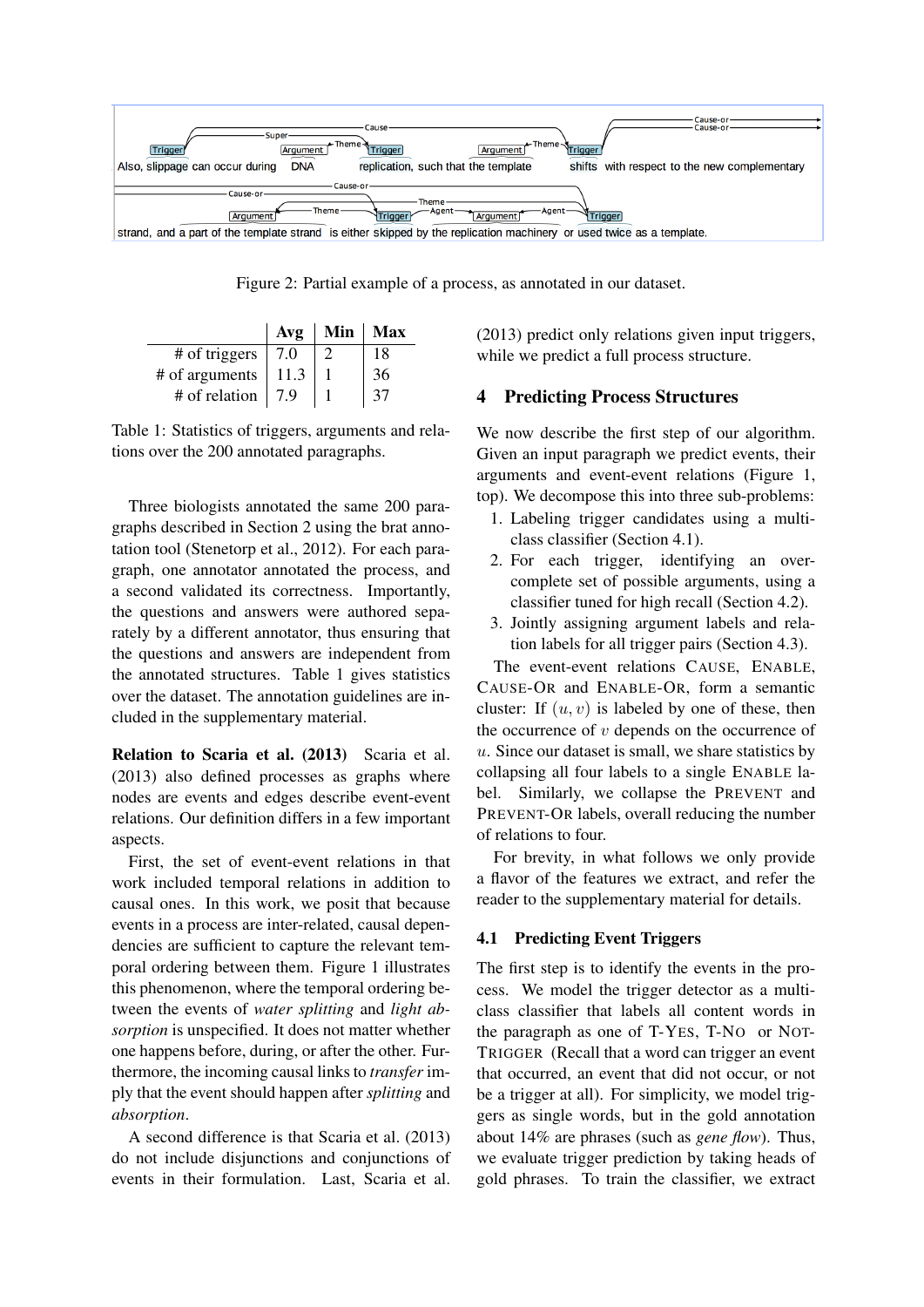the lemma and POS tag of the word and adjacent words, dependency path to the root, POS tag of children and parent in the dependency tree, and clustering features from WordNet (Fellbaum, 1998), Nomlex (Macleod et al., 1998), Levin verb classes (Levin, 1993), and a list of biological processes compiled from Wikipedia.

# 4.2 Filtering Argument Candidates

Labeling trigger-argument edges is similar to semantic role labeling. Following the standard approach (Punyakanok et al., 2008), for each trigger we collect all constituents in the same sentence to build an over-complete set of plausible candidate arguments. This set is pruned with a binary classifier that is tuned for high recall (akin to the argument identifier in SRL systems). On the development set we filter more than half of the argument candidates, while achieving more than 99% recall. This classifier is trained using argument identification features from Punyakanok et al. (2008).

At the end of this step, each trigger has a set of candidate arguments which will be labeled during joint inference. In further discussion, the argument candidates for trigger t are denoted by  $A_t$ .

### 4.3 Predicting Arguments and Relations

Given the output of the trigger classifier, our goal is to jointly predict event-argument and eventevent relations. We model this as an integer linear program (ILP) instance described below. We first describe the inference setup assuming a model that scores inference decisions and defer description of learning to Section 4.4. The ILP has two types of decision variables: arguments and relations.

Argument variables These variables capture the decision that a candidate argument  $a$ , belonging to the set  $A_t$  of argument candidates, takes a label A (from Section 3). We denote the Boolean variables by  $y_{t,a,A}$ , which are assigned a score  $b_{t,a,A}$  by the model. We include an additional label NULL-ARG, indicating that the candidate is not an argument for the trigger.

Event-event relation variables These variables capture the decision that a pair of triggers  $t_1$  and  $t_2$  are connected by a directed edge  $(t_1, t_2)$  labeled by the relation  $R$ . We denote these variables by  $z_{t_1,t_2,R}$ , which are associated with a score  $c_{t_1,t_2,R}$ . Again, we introduce a label NULL-REL to indicate triggers that are not connected by an edge.

| Name                     | <b>Description</b>                                         |
|--------------------------|------------------------------------------------------------|
| Unique labels            | Every argument candidate and trigger pair has ex-          |
|                          | actly one label.                                           |
| Argument overlap         | Two arguments of the same trigger cannot overlap.          |
| <b>Relation symmetry</b> | The SAME relation is symmetric. All other rela-            |
|                          | tions are anti-symmetric, i.e., for any relation la-       |
|                          | bel other than SAME, at most one of $(t_i, t_i)$ or        |
|                          | $(t_i, t_i)$ can take that label and the other is assigned |
|                          | the label NULL-REL.                                        |
| Max arguments per        | Every trigger can have no more than two arguments          |
| trigger                  | with the same label.                                       |
| Max triggers per ar-     | The same span of text can not be an argument for           |
| gument                   | more than two triggers.                                    |
| Connectivity             | The triggers must form a connected graph, framed           |
|                          | as flow constraints as in Magnanti and Wolsey              |
|                          | (1995) and Martins et al. (2009).                          |
| Shared arguments         | If the same span of text is an argument of two trig-       |
|                          | gers, then the triggers must be connected by a rela-       |
|                          | tion that is not NULL-REL. This ensures that trig-         |
|                          | gers that share arguments are related.                     |
| Unique parent            | For any trigger, at most one outgoing edge can be.         |
|                          | labeled SUPER.                                             |

Table 2: Constraints for joint inference.

Formulation Given the two sets of variables, the objective of inference is to find a global assignment that maximizes the score. That is, the objective can be stated as follows:

$$
\max_{\mathbf{y},\mathbf{z}} \sum_{t,a \in \mathcal{A}_t, A} b_{t,a,A} \cdot y_{t,a,A} + \sum_{t_1,t_2,R} c_{t_1,t_2,R} \cdot z_{t_1,t_2,R}
$$

Here, y and z refer to all the argument and relation variables respectively.

Clearly, all possible assignments to the inference variables are not feasible and there are both structural as well as prior knowledge constraints over the output space. Table 2 states the constraints we include, which are expressed as linear inequalities over output variables using standard techniques (e.g., (Roth and Yih, 2004)).

### 4.4 Learning in the Joint Model

We train both the trigger classifier and the argument identifier using  $L_2$ -regularized logistic regression. For the joint model, we use a linear model for the scoring functions, and train jointly using the structured averaged perceptron algorithm (Collins, 2002).

Since argument labeling is similar to semantic role labeling (SRL), we extract standard SRL features given the trigger and argument from the syntactic tree for the corresponding sentence. In addition, we add features extracted from an off-theshelf SRL system. We also include all feature conjunctions. For event relations, we include the features described in Scaria et al. (2013), as well as context features for both triggers, and the dependency path between them, if one exists.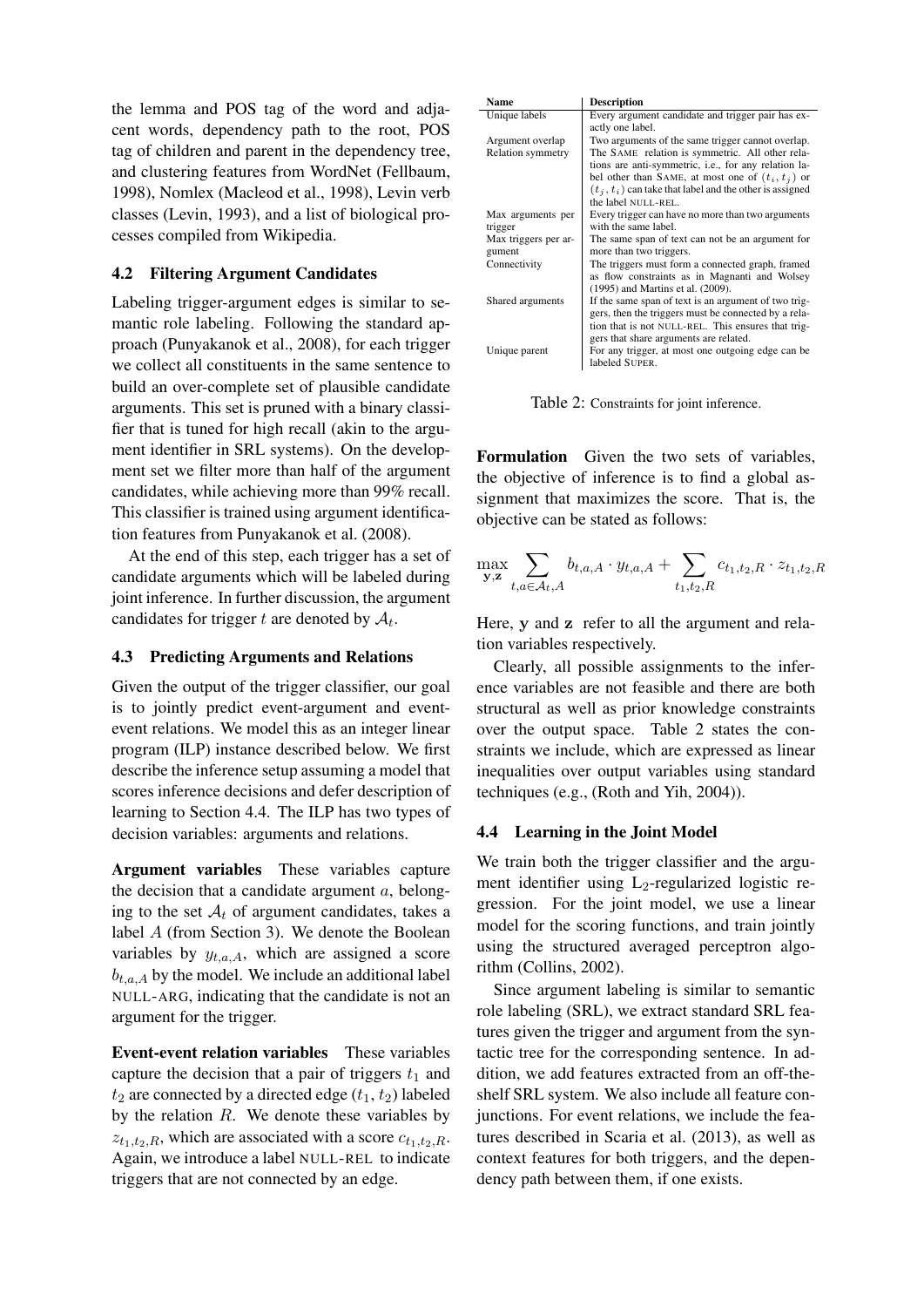## 5 Question Answering via Structures

This section describes our question answering system that, given a process structure, a question and two answers, chooses the correct answer (steps 2 and 3 in Figure 1).

Our strategy is to treat the process structure as a small knowledge-base. We map each answer along with the question into a *structured query* that we compare against the structure. The query can prove either the correctness or incorrectness of the answer being considered. That is, either we get a valid match for an answer (proving that the corresponding answer is correct), or we get a refutation in the form of a contradicted causal chain (thus proving that the *other answer* is correct). This is similar to theorem proving approaches suggested in the past for factoid question answering (Moldovan et al., 2003).

The rest of this section is divided into three parts: Section 5.1 defines the queries we use, Section 5.2 describes a rule-based algorithm for converting a question and an answer into a query and finally, 5.3 describes the overall algorithm.

### 5.1 Queries over Processes

We model a query as a directed graph path with regular expressions over edge labels. The bottom right portion of Figure 1 shows examples of queries for our running example. In general, given a question and one of the answer candidates, one end of the path is populated by a trigger/argument found in the question and the other is populated with a trigger/ argument from the answer.

We define a query to consist of three parts:

- 1. A regular expression over relation labels, describing permissible paths,
- 2. A source trigger/argument node, and
- 3. A target trigger/argument node.

For example, the bottom query in Figure 1 looks for paths labeled with CAUSE or ENABLE edges from the event *split* to the event *transfer*.

Note that the representation of questions as directed paths is a modeling choice and did not influence the authoring of the questions. Indeed, while most questions do fit this model, there are rare cases that require a more complex query structure.

#### 5.2 Query Generation

Mapping a question and an answer into a query involves identifying the components of the query listed above. We do this in two phases: (1) In the *alignment phase*, we align triggers and arguments in the question and answer to the process structure to give us candidate source and target nodes. (2) In the *query construction phase*, we identify the regular expression and the direction of the query using the question, the answer and the alignment.

We identify three broad categories of QA pairs (see Table 3) that can be identified using simple lexical rules: (a) *Dependency questions* ask which event or argument depends on another event or argument, (b) *Temporal questions* ask about temporal ordering of events, and (c) *True-false questions* ask whether some fact is true. Below, we describe the two phases of query generation primarily in the context of dependency questions with a brief discussion about temporal and true-false questions at the end of the section.

Alignment Phase We align triggers in the structure to the question and the answer by matching lemmas or nominalizations. In case of multiple matches, we use the context to disambiguate and resolve ties using the highest matching candidate in the syntactic dependency tree.

We align arguments in the question and the answer in a similar manner. Since arguments are typically several words long, we prefer maximal spans. Additionally, if a question (or an answer) contains an aligned trigger, we prefer to align words to its arguments.

Query Construction Phase We construct a query using the aligned question and answer triggers/arguments. We will explain query construction using our running example (reproduced as the dependency question in Table 3).

First, we identify the source and the target of the query. We select either the source or the target to be a question node and populate the other end of the query path with an answer node. To make the choice between source or target for the question node, we use the main verb in the question, its voice and relative position of the question word with respect to the main verb. In our example, the main verb *lead to* is in active voice and the question word *what* is not in subject position. This places the trigger from the question as the source of the query path (see both queries in the bottom right portion of the running example). In contrast, had the verb been *require*, the trigger would be the target of the query. We construct two verb clusters that indicate query direction using a small seed set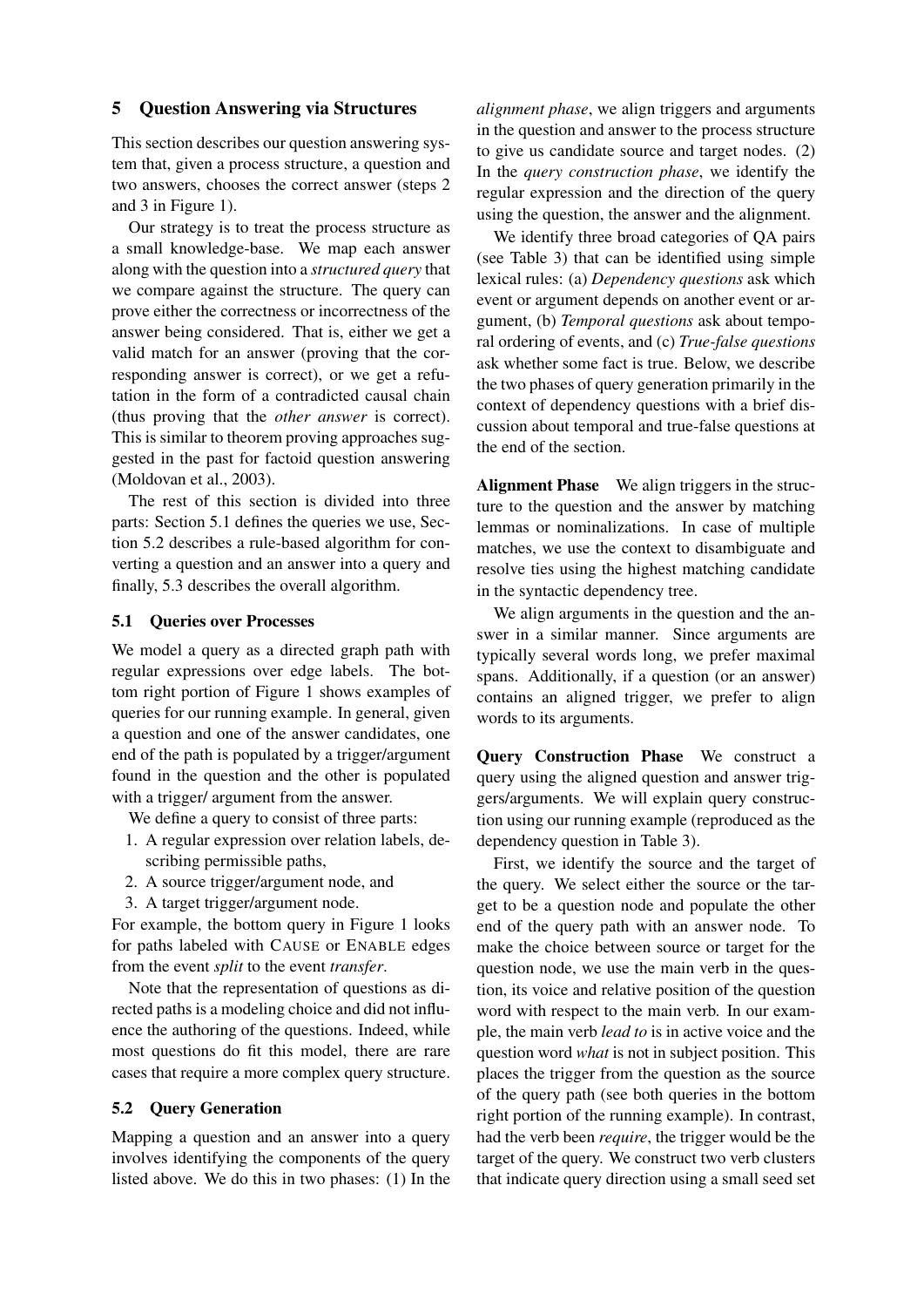| <b>Type</b> | <b>Example</b>                                                           | # $(%$       |
|-------------|--------------------------------------------------------------------------|--------------|
| Dependency  | <b>Q</b> : What can the splitting of water lead to?                      | 407 (69.57%) |
|             | a: Light absorption                                                      |              |
|             | <b>b</b> : Transfer of ions                                              |              |
| Temporal    | <b>Q</b> : What is the correct order of events?                          | 57 (9.74%)   |
|             | a: PDGF binds to tyrosine kinases, then cells divide, then wound healing |              |
|             | b: Cells divide, then PDGF binds to tyrosine kinases, then wound healing |              |
| True-False  | Q: Cdk associates with MPF to become cyclin                              | 121 (20.68%) |
|             | a: True                                                                  |              |
|             | <b>b</b> : False                                                         |              |

Table 3: Examples and statistics for each of the three coarse types of questions.

| Is main verb trigger? |              |  |               |                                        |  |
|-----------------------|--------------|--|---------------|----------------------------------------|--|
|                       | Yes          |  | No            |                                        |  |
|                       |              |  |               |                                        |  |
| Condition             | Regular Exp. |  | Condition     | Regular Exp.                           |  |
| Wh- word subjective?  | AGENT        |  | default       | $(ENABLE SUPER)^+$                     |  |
| Wh- word object?      | THEME        |  | <b>DIRECT</b> | (ENABLE SUPER)                         |  |
|                       |              |  | PREVENT       | (ENABLE SUPER)* PREVENT(ENABLE SUPER)* |  |

Figure 3: Rules for determining the regular expressions for queries concerning two triggers. In each table, the condition column decides the regular expression to be chosen. In the left table, we make the choice based on the path from the root to the *Wh-* word in the question. In the right table, if the word *directly* modifies the main trigger, the DIRECT regular expression is chosen. If the main verb in the question is in the synset of *prevent*, *inhibit*, *stop* or *prohibit*, we select the PREVENT regular expression. Otherwise, the default one is chosen. We omit the relation label SAME from the expressions, but allow going through any number of edges labeled by SAME when matching expressions to the structure.

that we expand using WordNet.

The final step in constructing the query is to identify the regular expression for the path connecting the source and the target. Due to paucity of data, we do not map a question and an answer to arbitrary regular expressions. Instead, we construct a small set of regular expressions, and build a rule-based system that selects one. We used the training set to construct the regular expressions and we found that they answer most questions (see Section 6.4). We determine the regular expression based on whether the main verb in the sentence is a trigger and whether the source and target of the path are triggers or arguments. Figure 3 shows the possible regular expressions and the procedure for choosing one when both the source and target are triggers. If either of them are argument nodes, we append the appropriate semantic role to the regular expression, based on whether the argument is the source or the target of the path (or both).

True-false questions are treated similarly, except that both source and target are chosen from the question. For temporal questions, we seek to identify the ordering of events in the answers. We use the keywords *first*, *then*, or *simultaneously* to identify the implied order in the answer. We use the regular expression  $\text{SUPER}^+$  for questions asking about simultaneous events and  $ENABLE<sup>+</sup>$  for those asking about sequential events.

### 5.3 Answering Questions

We match the query of an answer to the process structure to identify the answer. In case of a match, the corresponding answer is chosen. The matching path can be thought of as a *proof* for the answer.

If neither query matches the graph (or both do), we check if either answer contradicts the structure. To do so, we find an undirected path from the source to the target. In the event of a match, if the matching path traverses any ENABLE edge in the incorrect direction, we treat this as a *refutation* for the corresponding answer and select the other one. In our running example, in addition to the valid path for the second query, for the first query we see that there is an undirected path from *split* to *absorb* through *transfer* that matches the first query. This tells us that *light absorption* cannot be the answer because it is not along a causal path from *split*.

Finally, if none of the queries results in a match, we look for any unlabeled path between the source and the target, before backing off to a dependencybased proximity baseline described in Section 6. When there are multiple aligning nodes in the question and answer, we look for any proof or refutation before backing off to the baselines.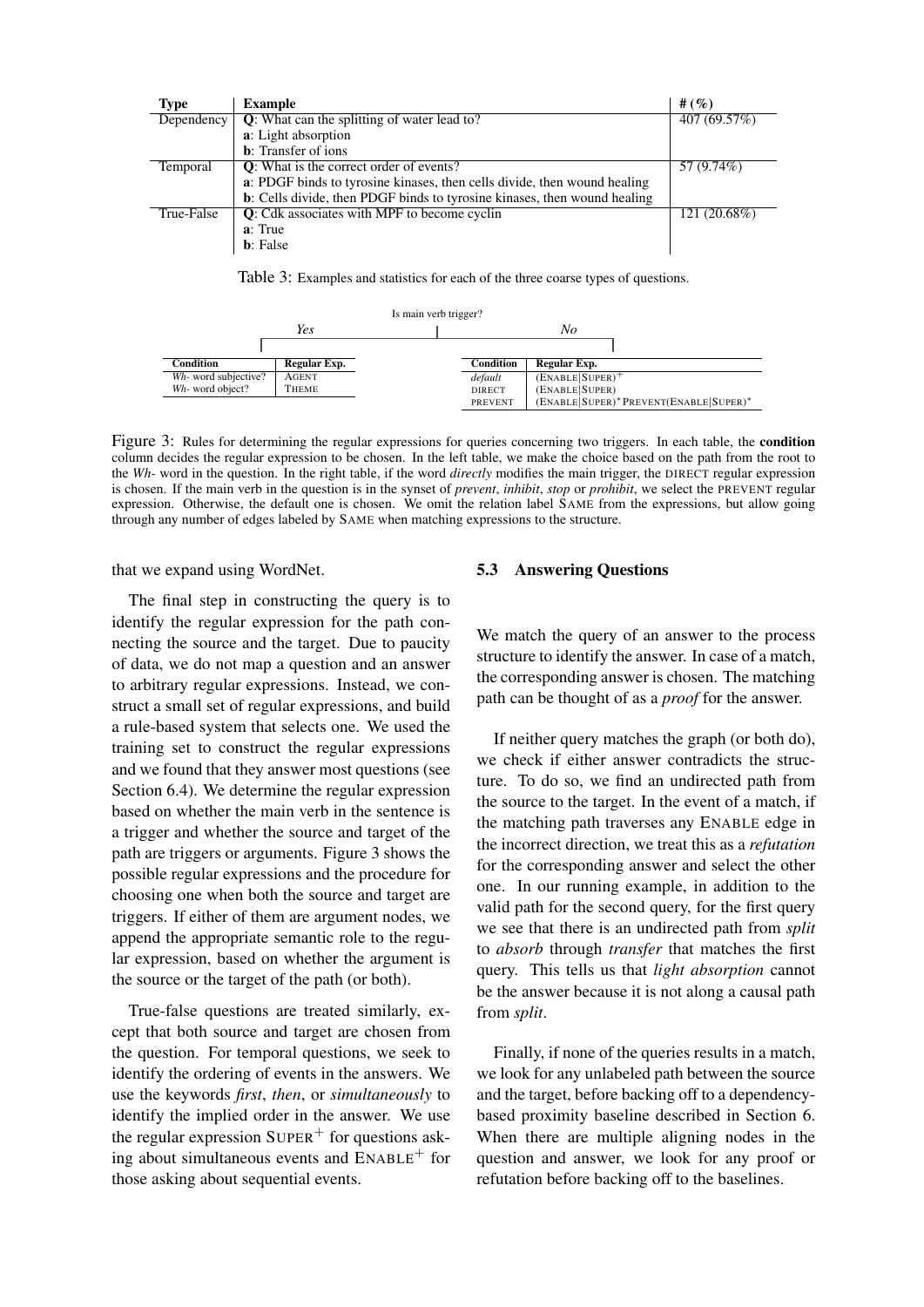# 6 Empirical Evaluation

In this section we aim to empirically evaluate whether we can improve reading comprehension accuracy by predicting process structures. We first provide details of the experimental setup.

### 6.1 Experimental setup

We used 150 processes (435 questions) for training and 50 processes (150 questions) as the test set. For development, we randomly split the training set 10 times (80%/20%), and tuned hyperparameters by maximizing average accuracy on question answering. We preprocessed the paragraphs with the Stanford CoreNLP pipeline version 3.4 (Manning et al., 2014) and Illinois SRL (Punyakanok et al., 2008; Clarke et al., 2012). We used the Gurobi optimization package<sup>3</sup> for inference.

We compare our system PROREAD to baselines that do not have access to the process structure:

- 1. BOW: For each answer, we compute the proportion of content word lemmas covered by the paragraph and choose the one with higher coverage. For true-false questions, we compute the coverage of the question statement, and answer "True" if it is higher than a threshold tuned on the development set.
- 2. TEXTPROX: For dependency questions, we align content word lemmas in both the question and answer against the text and select the answer whose aligned tokens are closer to the aligned tokens of the question. For temporal questions, we return the answer for which the order of events is identical to their order in the paragraph. For true-false questions, we return "True" if the number of bigrams from the question covered in the text is higher than a threshold tuned on the development set.
- 3. SYNTPROX: For dependency questions, we use proximity as in TEXTPROX, except that distance is measured using dependency tree edges. To support multiple sentences we connect roots of adjacent sentences with bidirectional edges. For temporal questions this baseline is identical to TEXTPROX. For truefalse questions, we compute the number of dependency tree edges in the question statement covered by edges in the paragraph (an edge has a source lemma, relation, and target lemma), and answer "True" if the coverage is

| Method          | Depen. | Temp. | True- | All  |
|-----------------|--------|-------|-------|------|
|                 |        |       | false |      |
| <b>PROREAD</b>  | 68.1   | 80.0  | 55.6  | 66.7 |
| <b>SYNTPROX</b> | 61.9   | 70.0  | 48.1  | 60.0 |
| <b>TEXTPROX</b> | 58.4   | 70.0  | 33.3  | 54.7 |
| <b>B</b> ow     | 47.8   | 40.0  | 44.4  | 46.7 |
| <b>GOLD</b>     | 77 Q   | 80.0  | 70.4  | 76.7 |

Table 4: Reading comprehension test set accuracy. The All column shows overall accuracy across all questions. The first three columns show accuracy for each coarse type.

higher than a threshold tuned on the training set.

To separate the contribution of process structures from the performance of our structure predictor, we also run our QA system given manually annotated gold standard structures (GOLD).<sup>4</sup>

### 6.2 Reading Comprehension Task

We evaluate our system using accuracy, i.e., the proportion of questions answered correctly. Table 4 presents test set results, where we break down questions by their coarse-type.

PROREAD improves accuracy compared to the best baseline by 6.7 absolute points (last column). Most of the gain is due to improvement on dependency questions, which are the most common question type. The performance of BOW indicates that lexical coverage alone does not distinguish the correct answer from the wrong answer. In fact, guessing the answer with higher lexical overlap results in performance that is slightly lower than random. Text proximity and syntactic proximity provide a stronger cue, but exploiting predicted process structures substantially outperforms these baselines.

Examining results using gold information highlights the importance of process structures independently of the structure predictor. Results of GOLD demonstrate that given gold structures we can obtain a dramatic improvement of almost 17 points compared to the baselines, using our simple deterministic QA system.

Results on true-false questions are low for PROREAD and all the baselines. True-false questions are harder for two main reasons. First, in dependency and temporal questions, we create a query for both answers, and can find a proof or a refutation for either one of them. In true-false

<sup>3</sup>http://www.gurobi.com/

<sup>&</sup>lt;sup>4</sup>We also ran an experiment where gold triggers are given and arguments and relations are predicted. We found that this results in slightly higher performance compared to PROREAD.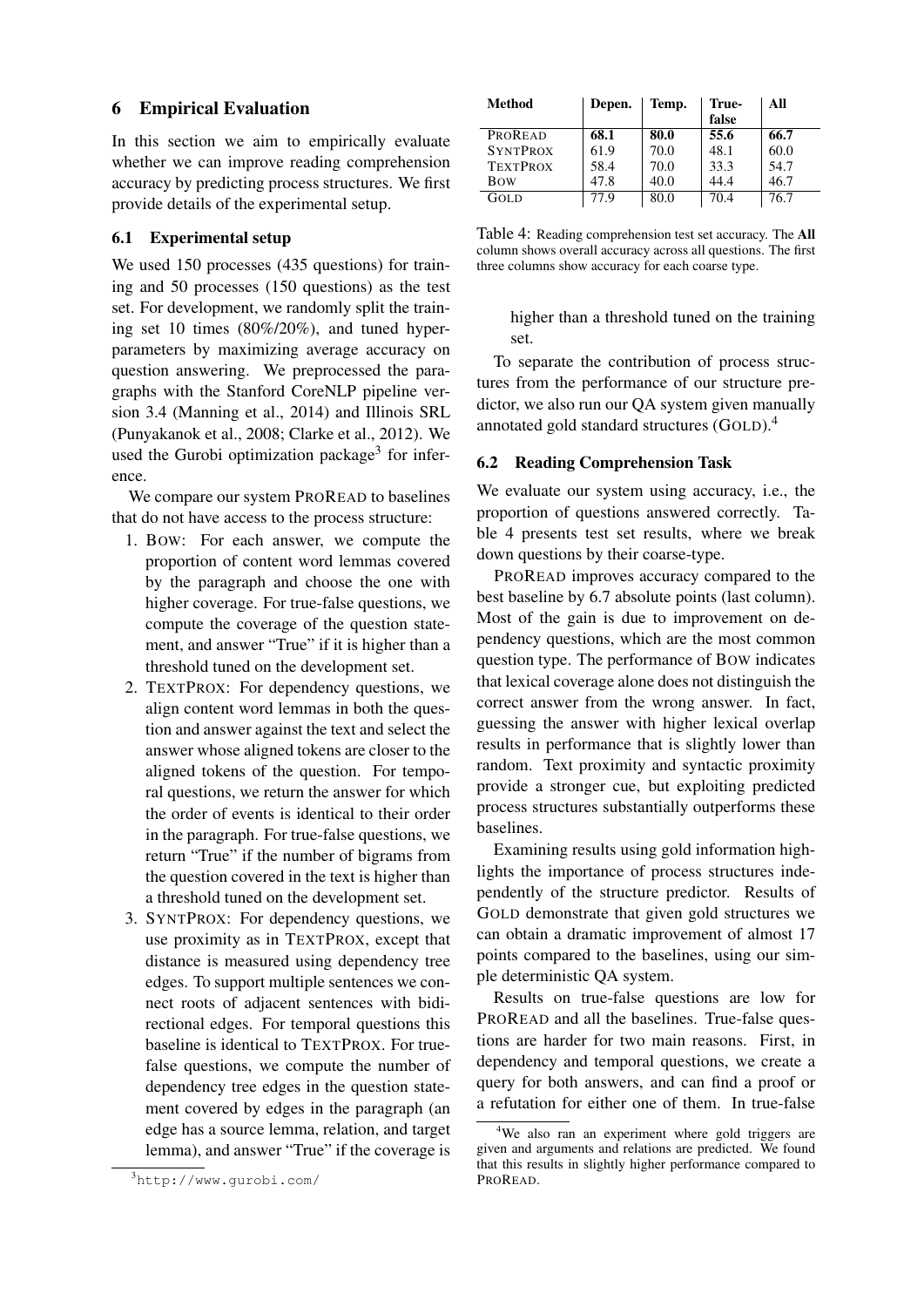|                 | <b>Precision</b> | Recall | ${\bf F}_1$ |
|-----------------|------------------|--------|-------------|
| <i>Triggers</i> | 75.4             | 73.9   | 74.6        |
| Arguments       | 43.4             | 34.4   | 38.3        |
| Relations       | 27.0             | 22.5   | 24.6        |

Table 5: Structured prediction test set results.

questions we must determine given a single statement whether it holds. Second, an analysis of truefalse questions reveals that they focus less on relations between events and entities in the process, and require modeling lexical variability.<sup>5</sup>

### 6.3 Structure Prediction Task

Our evaluation demonstrates that gold structures improve accuracy substantially more than predicted structures. To examine this, we now directly evaluate the structure predictor by comparing micro-average precision, recall and  $F_1$  between predicted and gold structures (Table 5).

While performance for trigger identification is reasonable, performance on argument and relation prediction is low. This explains the higher performance obtained in reading comprehension given gold structures. Note that errors in trigger prediction propagate to argument and relation prediction – a relation cannot be predicted correctly if either one of the related triggers is not previously identified. One reason for low performance is the small size of the dataset. Thus, training process predictors with less supervision is an important direction for future work. Furthermore, the task of process prediction is inherently difficult, because often relations are expressed only indirectly in text. For example, in Figure 1 the relation between *water splitting* and *transfer of ions* is only recoverable by understanding that water provides the ions that need to be transferred.

Nevertheless, we find that questions can often be answered correctly even if the structure contains some errors. For example, the gold structure for the sentence *"Some* . . . *radioisotopes have long half-lives, allowing* . . . *"*, contains the trigger *long half-lives*, while we predict *have* as a trigger and *long half-lives* as an argument. This is good enough to answer questions related to this part of the structure correctly, and overall, to improve performance using predicted structures.

| <b>Reason</b>                | GOLD | <b>PROREAD</b> |
|------------------------------|------|----------------|
| Alignment                    | 35%  | 15%            |
| Missing from annotation      | 25%  | 10%            |
| Entity coreference           | 20%  | 10%            |
| Missing regular expression   | 10%  |                |
| Lexical variability          | 5%   | 10%            |
| Error in predicted structure |      | 55%            |
| Other                        | 5%   |                |
|                              |      |                |

Table 6: Error analysis results. An explanation of the various categories are in the body of the paper.

#### 6.4 Error Analysis

This section presents the results of an analysis of 20 sampled errors of GOLD (gold structures), and 20 errors of PROREAD (predicted structures). We have categorized the primary reason for error in Table 6.

As expected, the main problem when using predicted structures, is structure errors which account for more than half of the errors.

Errors in GOLD are distributed across various categories, which we briefly describe. *Alignment* errors occur due to multiple words aligning to multiple triggers and arguments. For example, in the question *"What is the result of gases being produced in the lysosome?"*, the answer *"engulfed pathogens are poisoned"* is incorrectly aligned to the trigger *engulfed* rather than to *poisoned*.

Another reason for errors are cases where questions are asked about parts of the paragraph that are *missing from annotation*. This is possible since questions were authored independently of structure annotation. Two other causes for errors are *entity coreference* errors, where a referent for an entity is missing from the structure, and *lexical variability*, where the author of questions uses names for triggers or arguments that are missing from the paragraph, and so alignment fails.

Last, in 10% of the cases in GOLD we found that the answer could not be retrieved using the set of regular expressions that are currently used by our QA system.

# 7 Discussion

This work touches on several strands of work in NLP including information extraction, semantic role labeling, semantic parsing and reading comprehension.

Event and relation extraction have been studied via the ACE data (Doddington et al., 2004) and related work. The BioNLP shared tasks (Kim et al., 2009; Kim et al., 2011; Riedel and McCal-

<sup>&</sup>lt;sup>5</sup>The low performance of TEXTPROX and SYNTPROX on true-false questions can also be attributed to the fact that we tuned a threshold parameter on the training set, and this did not generalize well to the test set.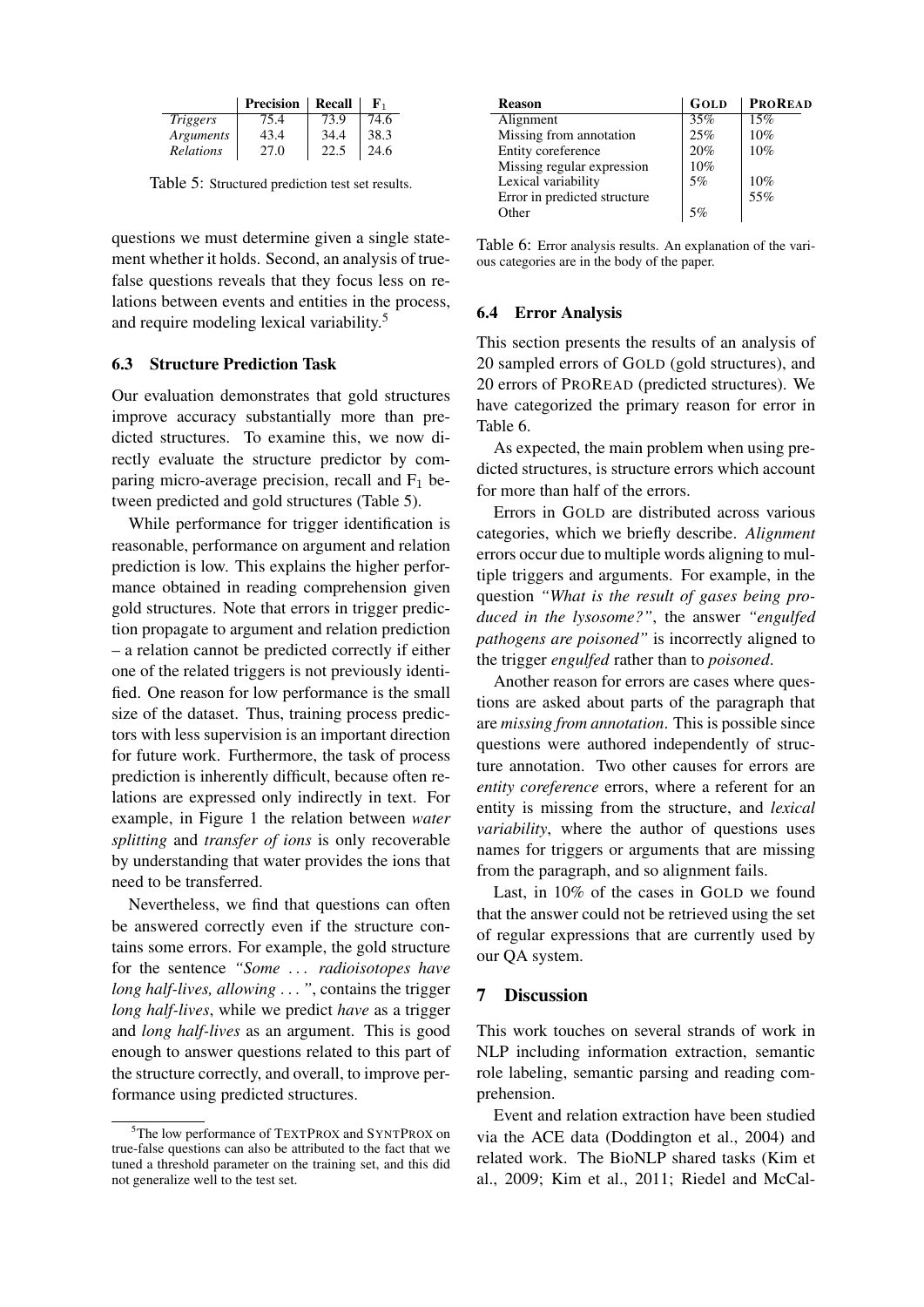lum, 2011) focused on biomedical data to extract events and their arguments. Event-event relations have been mostly studied from the perspective of temporal ordering; e.g., (Chambers and Jurafsky, 2008; Yoshikawa et al., 2009; Do et al., 2012; Mc-Closky and Manning, 2012). The process structure predicted in this work differs from these lines of work in two important ways: First, we predict events, arguments *and* their interactions from multiple sentences, while most earlier work focused on one or two of these components. Second, we model processes, and thus target causal relations between events, rather than temporal order only.

Our semantic role annotation is similar to existing SRL schemes such as PropBank (Palmer et al., 2005), FrameNet (Ruppenhofer et al., 2006) and BioProp (Chou et al., 2006). However, in contrast to PropBank and FrameNet, we do not allow all verbs to trigger events and instead let the annotators decide on biologically important triggers, which are not restricted to verbs (unlike BioProp, where 30 pre-specified verbs were selected for annotation). Like PropBank and BioProp, the argument labels are not trigger specific.

Mapping questions to queries is effectively a semantic parsing task. In recent years, several lines of work addressed semantic parsing using various formalisms and levels of supervision (Zettlemoyer and Collins, 2005; Wong and Mooney, 2006; Clarke et al., 2010; Berant et al., 2013). In particular, Krishnamurthy and Kollar (2013) learned to map natural language utterances to referents in an image by constructing a KB from the image and then mapping the utterance to a query over the KB. This is analogous to our process of constructing a process structure and performing QA by querying that structure. In our work, we parse questions into graph-based queries, suitable for modeling processes, using a rule-based heuristic. Training a statistical semantic parser that will replace the QA system is an interesting direction for future research.

Multiple choice reading comprehension tests are a natural choice for evaluating machine reading. Hirschman et al. (1999) presented a bag-ofwords approach to retrieving sentences for reading comprehension. Richardson et al. (2013) recently released the MCTest reading comprehension dataset that examines understanding of fictional stories. Their work shares our goal of advancing micro-reading, but they do not focus on process understanding.

Developing programs that perform deep reasoning over complex descriptions of processes is an important step on the road to fulfilling the higher goals of machine reading. In this paper, we present an end-to-end system for reading comprehension of paragraphs which describe biological processes. This is, to the best of our knowledge, the first system to both predict a rich structured representation that includes entities, events and their relations, *and* utilize this structure for answering reading comprehension questions. We also created a new dataset, PROCESSBANK, which contains 200 paragraphs that are both fully-annotated with process structure, as well as accompanied by questions. We empirically demonstrated that modeling biological processes can substantially improve reading comprehension accuracy in this domain.

# Acknowledgments

The authors would like to thank Luke Amuchastegui for authoring the multiple-choice questions, and also the anonymous reviewers for their constructive feedback. We thank the Allen Institute for Artificial Intelligence for assistance in funding this work.

#### References

- Jonathan Berant, Andrew Chou, Roy Frostig, and Percy Liang. 2013. Semantic parsing on Freebase from question-answer pairs. In *Proceedings of EMNLP*.
- Neil Campbell and Jane Reece. 2005. *Biology*. Benjamin Cummings.
- Andrew Carlson, Justin Betteridge, Bryan Kisiel, Burr Settles, Estevam R. Hruschka Jr., and Tom M. Mitchell. 2010. Toward an architecture for neverending language learning. In *Proceedings of AAAI*.
- Nathanael Chambers and Daniel Jurafsky. 2008. Jointly combining implicit constraints improves temporal ordering. In *Proceedings of EMNLP*.
- Wen-Chi Chou, Richard Tzong-Han Tsai, Ying-Shan Su, Wei Ku, Ting-Yi Sung, and Wen-Lian Hsu. 2006. A semi-automatic method for annotating a biomedical proposition bank. In *Proceedings of the Workshop on Frontiers in Linguistically Annotated Corpora 2006*, July.
- James Clarke, Dan Goldwasser, Ming-Wei Chang, and Dan Roth. 2010. Driving semantic parsing from the world's response. In *Proceedings of CoNLL*.
- James Clarke, Vivek Srikumar, Mark Sammons, and Dan Roth. 2012. An NLP Curator (or: How I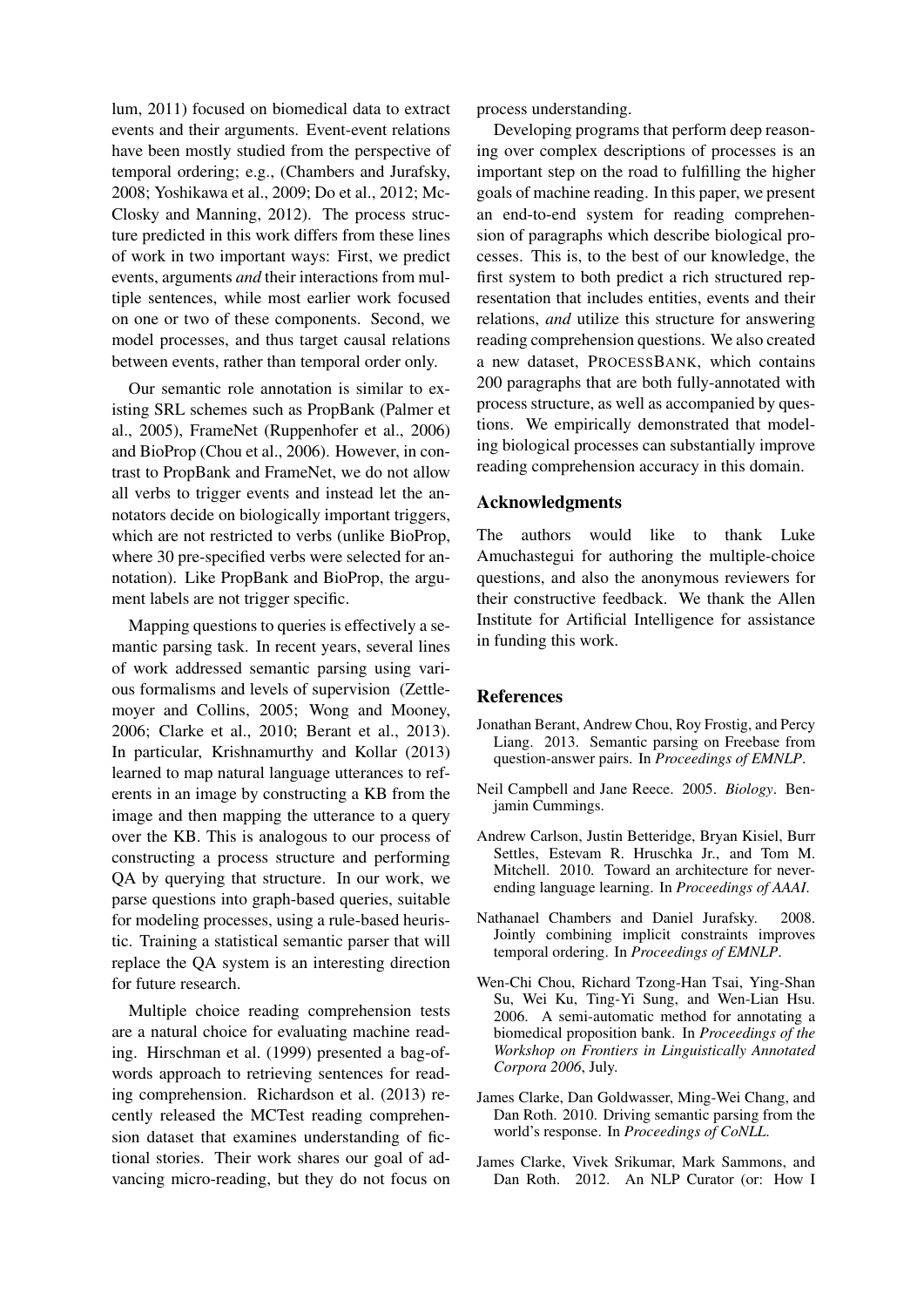Learned to Stop Worrying and Love NLP Pipelines). In *Proceedings of LREC*.

- Michael Collins. 2002. Discriminative training methods for hidden markov models: Theory and experiments with perceptron algorithms. In *Proceedings of ACL*.
- Quang Do, Wei Lu, and Dan Roth. 2012. Joint inference for event timeline construction. In *Proceedings of EMNLP-CoNLL*.
- George R. Doddington, Alexis Mitchell, Mark A. Przybocki, Lance A. Ramshaw, Stephanie Strassel, and Ralph M. Weischedel. 2004. The Automatic Content Extraction (ACE) Program-Tasks, Data, and Evaluation. In *Proceedings of LREC*.
- Oren Etzioni, Michele Banko, and Michael J. Cafarella. 2006. Machine reading. In *Proceedings of AAAI*.
- Anthony Fader, Stephen Soderland, and Oren Etzioni. 2011. Identifying relations for open information extraction. In *Proceedings of EMNLP*.
- Anthony Fader, Luke Zettlemoyer, and Oren Etzioni. 2013. Paraphrase-Driven Learning for Open Question Answering. In *Proceedings of ACL*.
- Christiane Fellbaum, editor. 1998. *WordNet: An electronic lexical database*. MIT Press.
- Lynette Hirschman, Marc Light, Eric Breck, and John D. Burger. 1999. Deep read: A reading comprehension system. In *Proceedings of ACL*.
- Jin-Dong Kim, Tomoko Ohta, Sampo Pyysalo, Yoshinobu Kano, and Junichi Tsujii. 2009. Overview of BioNLP 09 shared task on event extraction. In *Proceedings of BioNLP*.
- Jin-Dong Kim, Sampo Pyysalo, Tomoko Ohta, Robert Bossy, and Junichi Tsujii. 2011. Overview of BioNLP shared task 2011. In *Proceedings of BioNLP*.
- Jayant Krishnamurthy and Thomas Kollar. 2013. Jointly learning to parse and perceive: Connecting natural language to the physical world. *TACL*, 1:193–206.
- Nate Kushman, Yoav Artzi, Luke Zettlemoyer, and Regina Barzilay. 2014. Learning to automatically solve algebra word problems. In *Proceedings of ACL*.
- Beth Levin. 1993. *English verb classes and alternations: A preliminary investigation*. University of Chicago Press.
- Catherine Macleod, Ralph Grishman, Adam Meyers, Leslie Barrett, and Ruth Reeves. 1998. Nomlex: A lexicon of nominalizations. In *Proceedings of EU-RALEX*.
- Thomas L. Magnanti and Laurence A. Wolsey. 1995. Optimal trees. *Handbooks in operations research and management science*, 7:503–615.
- Christopher D. Manning, Mihai Surdeanu, John Bauer, Jenny Finkel, Steven J. Bethard, and David Mc-Closky. 2014. The Stanford CoreNLP natural language processing toolkit. In *Proceedings of ACL: System Demonstrations*.
- André L. Martins, Noah A. Smith, and Eric P. Xing. 2009. Concise integer linear programming formulations for dependency parsing. In *Proceedings of ACL/IJCNLP*.
- David McClosky and Christopher D. Manning. 2012. Learning constraints for consistent timeline extraction. In *Proceedings of EMNLP-CoNLL*.
- Dan Moldovan, Christine Clark, Sanda Harabagiu, and Steve Maiorano. 2003. Cogex: A logic prover for question answering. In *Proceedings of NAACL-HLT*.
- Martha Palmer, Paul Kingsbury, and Daniel Gildea. 2005. The proposition bank: An annotated corpus of semantic roles. *Computational Linguistics*, 31(1):71–106.
- Vasin Punyakanok, Dan Roth, and Wen-tau Yih. 2008. The importance of syntactic parsing and inference in semantic role labeling. *Computational Linguistics*, 34(2).
- Matthew Richardson, Christopher JC Burges, and Erin Renshaw. 2013. MCTest: A challenge dataset for the open-domain machine comprehension of text. In *Proceedings of EMNLP*.
- Sebastian Riedel and Andrew McCallum. 2011. Fast and robust joint models for biomedical event extraction. In *Proceedings of EMNLP*.
- Dan Roth and Wen-tau Yih. 2004. A linear programming formulation for global inference in natural language tasks. In *Proceedings of CoNLL*.
- Josef Ruppenhofer, Michael Ellsworth, Miriam RL Petruck, Christopher R. Johnson, and Jan Scheffczyk. 2006. FrameNet II: Extended theory and practice. *Berkeley FrameNet Release*, 1.
- Aju Thalappillil Scaria, Jonathan Berant, Mengqiu Wang, Peter Clark, Justin Lewis, Brittany Harding, and Christopher D. Manning. 2013. Learning biological processes with global constraints. In *Proceedings of EMNLP*.
- Pontus Stenetorp, Sampo Pyysalo, Goran Topic,´ Tomoko Ohta, Sophia Ananiadou, and Jun'ichi Tsujii. 2012. Brat: a web-based tool for NLP-assisted text annotation. In *Proceedings of the demonstrations at EACL*.
- Yuk Wah Wong and Raymond J. Mooney. 2006. Learning for semantic parsing with statistical machine translation. In *Proceedings of HLT-NAACL*.